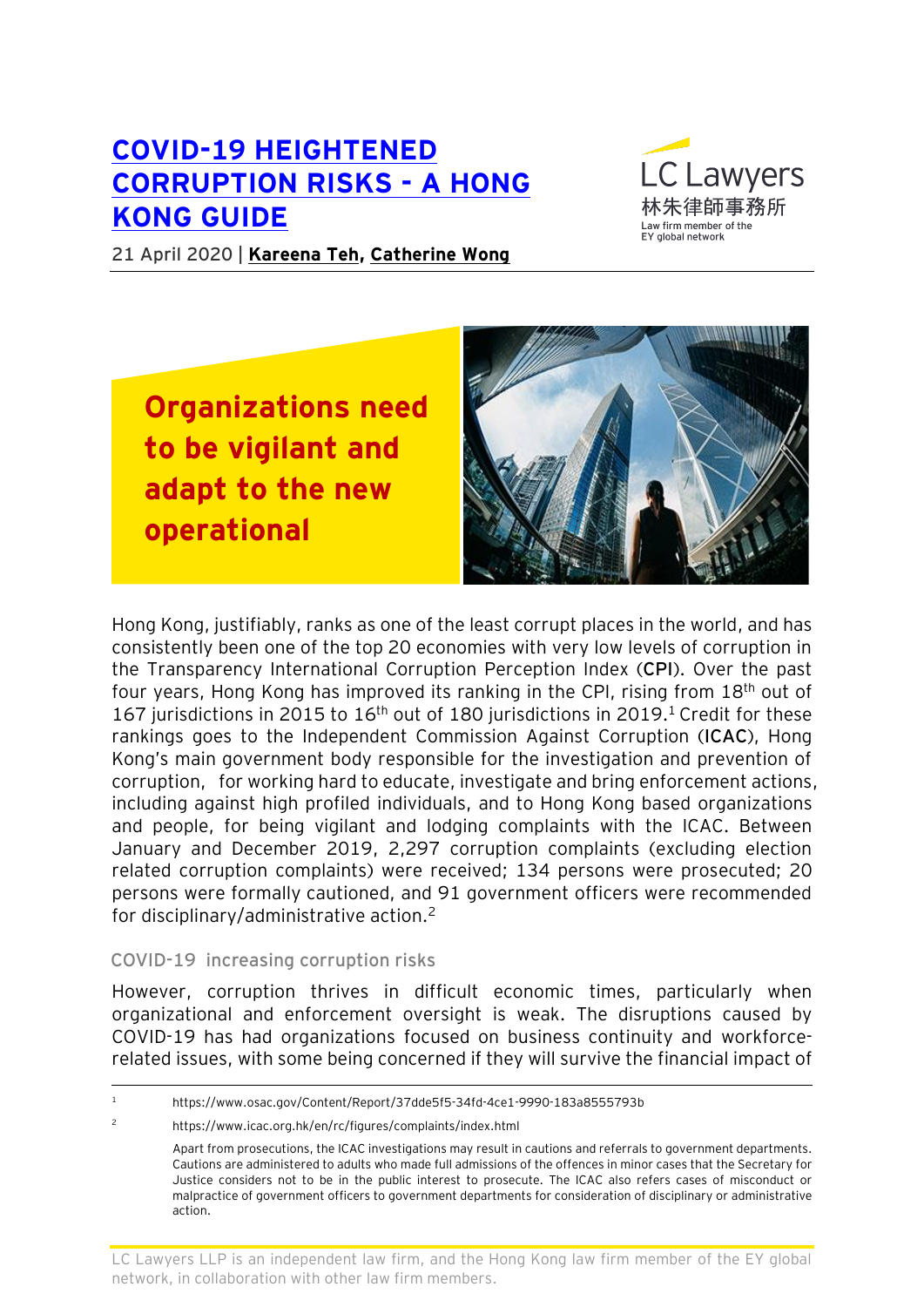the disruptions and starting to furlough and/or lay off employees. At the same time, employees have been trying to adapt to the upheaval. Many have been working remotely with less supervision, trying to be productive. Some are now worrying about job security. These factors can result in organizations paying less focus on internal controls and compliance requirements, and employees cutting corners and/or giving in to the temptation of engaging in nefarious activities (e.g. offering bribes to secure business opportunities so that they can meet their bonus targets or soliciting bribes to line their pockets in case they lose part or all of their income through being furloughed or laid off).

As a guide to issues and risks to watch out for, we summarize below Hong Kong's anti-corruption regime and some of the reported corruption enforcement actions in the first quarter of 2020.

## **Hong Kong's corruption legal framework**

The Prevention of Bribery Ordinance, Cap. 201 (**POBO**), Hong Kong's main anticorruption law, regulates both the public and private sectors. It proscribes the soliciting, accepting or offering of an advantage, which is widely defined in section 2 of the POBO as covering the following wide scope of benefits:

- any gift, loan, fee, reward or commission consisting of money or of any valuable security or of other property or interest in property of any description
- any office, employment or contract
- any payment, release, discharge or liquidation of any debt
- any other service or favour (other than entertainment)<sup>3</sup>
- the exercise or forbearance from the exercise of any right, power or duty
- any offer or promise of any of the above benefits

There are seven public sector offences, found in sections 3 to 8 and 10 of the POBO, which apply to government departments, public bodies, prescribed officers and public servants (which include the civil service). The remaining offence, found in section 9 of the POBO, which is focused on *"*corrupt transactions with agent*"*, applies to both the public and private sectors and makes it an offence for an agent to accept an advantage for doing (or forbearing to do) any act or showing favour or disfavour to any person in relation to the business of that agent's principal. It should be noted that it is not a defence that the conduct for which the advantage was provided was not carried out. Under section 11 of the POBO, it is irrelevant whether the agent who received the advantage did not actually have the power to carry out the relevant conduct, never intended to carry out the relevant conduct, or never in fact carried out the relevant conduct in relation to the principal's affairs or business.

Apart from the various POBO offences, there is also the common law offence of misconduct in public office which applies when a public official deliberately misconducts himself in the course of or in relation to his public office without any reasonable excuse. Additionally, the offence of conspiracy set out in section 159A of the Crimes Ordinance, Cap. 200, applies where more than one defendant is involved in the alleged commission of the bribery offences set out in Part II of the POBO.

<sup>3</sup> "Entertainment" is narrowly defined as "the provision of food or drink, for consumption on the occasion when it is provided, and of any other entertainment connected with, or provided at the same time".

LC Lawyers LLP is an independent law firm, and the Hong Kong law firm member of the EY global network, in collaboration with other law firm members.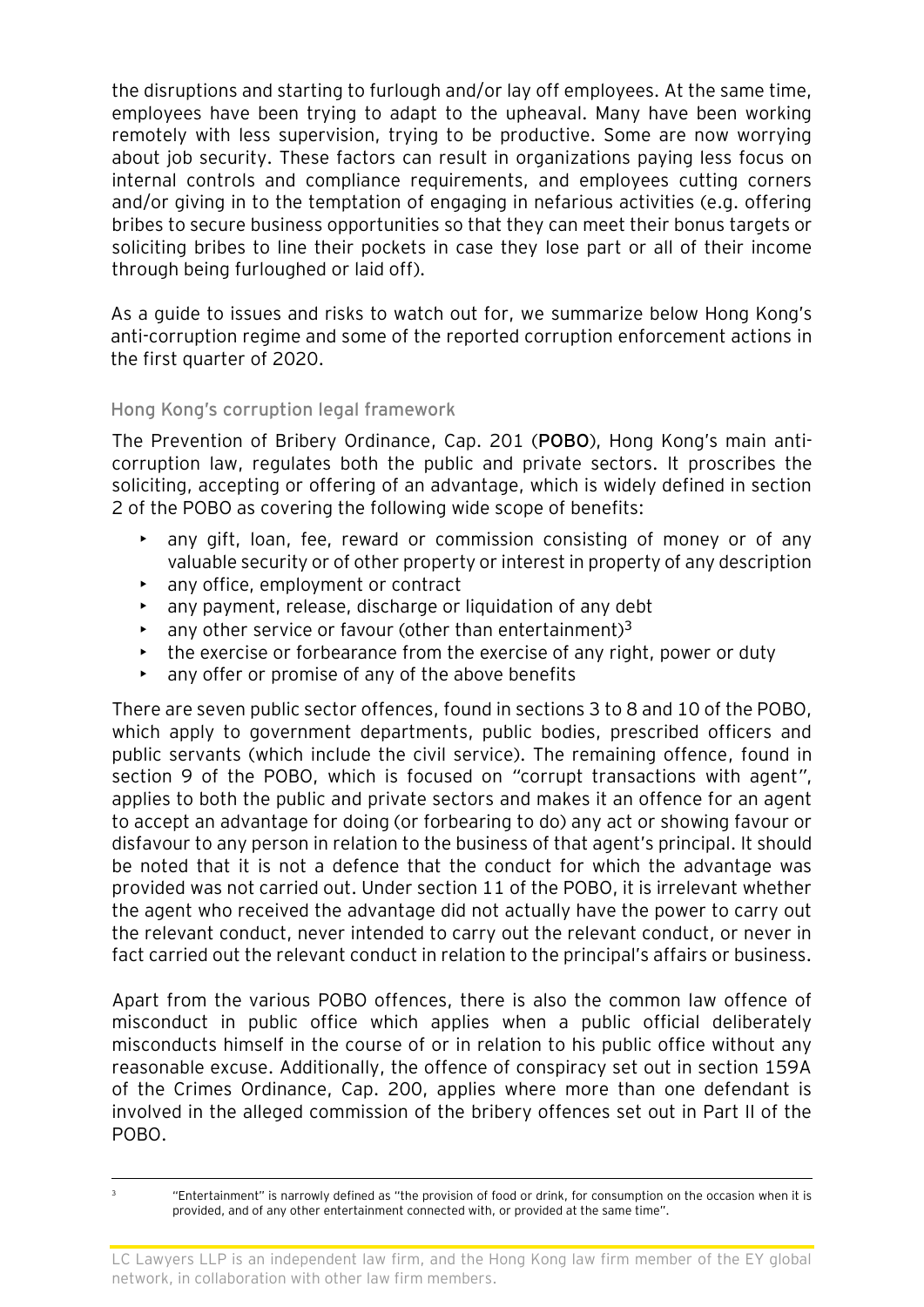Those working in the banking sector are also subject to the Banking Ordinance, Cap. 155, which regulates the receipt of advantages in certain circumstances. This ordinance prohibits the receipt of commission by staff of relevant financial institutions for procurement of any advance, loan, financial guarantee, credit facility etc., from that financial institution.

#### **Lessons from enforcement actions in Q1 of 2020**

In January 2020, there have been a number of enforcement actions against numerous industries in Hong Kong:

- A property consultant was charged by the ICAC with accepting illegal rebates totalling over HK\$42,000 for introducing a decoration company to Hong Kong flat-buyers of a real estate property in Malaysia. The property consultant faces one count of conspiracy for an agent to accept advantages, contrary to section 9(1)(a) of POBO and section 159A of the Crimes Ordinance. <sup>4</sup>
- $\triangleright$  A former electrician of a construction company was charged by the ICAC with accepting and soliciting illegal rebates totalling over \$113,000 from three fellow electricians for securing their employment with the company. The former electrician faces 15 charges – 11 of agent accepting an advantage and three of soliciting an advantage as an agent, contrary to section 9(1)(a) of POBO, and one of conspiracy to defraud, contrary to common law.<sup>5</sup>
- A former employee of a construction company was charged by the ICAC with soliciting and accepting illegal commissions from hardware retailers in relation to hardware supplies for the construction of a private columbarium. The former assistant project manager pleaded guilty to two charges – one of agent soliciting an advantage, contrary to section 9(1)(a) of POBO, and one of conspiracy for agent to accept an advantage, contrary to section 9(1)(a) of POBO and section 159A of the Crimes Ordinance.<sup>6</sup>
- A former branch service associate of a non-profit organization in Hong Kong admitted at the Eastern Magistracy that he had offered \$2,000 in bribes in relation to his application for the post. He pleaded guilty to two counts of offering an advantage to a public servant, contrary to section 4(1)(a) of POBO.<sup>7</sup>
- An instructor of the Correctional Services Department was sentenced to 15 months' imprisonment at the Eastern Magistracy after being convicted of accepting four loans totalling \$90,000 from two inmates for remaining favourably disposed to them. The instructor was found guilty of four charges – one of conspiracy for a public servant to accept an advantage, contrary to section 4(2)(a) of POBO and section 159A of the Crimes Ordinance, and three

<sup>4</sup> https://www.icac.org.hk/en/press/index\_id\_877.html

<sup>5</sup> https://www.icac.org.hk/en/press/index\_id\_874.html

<sup>6</sup> https://hkbedc.icac.hk/en/integrity\_focus/recent\_icac\_cases/168

<sup>7</sup> https://www.icac.org.hk/en/press/index\_id\_883.html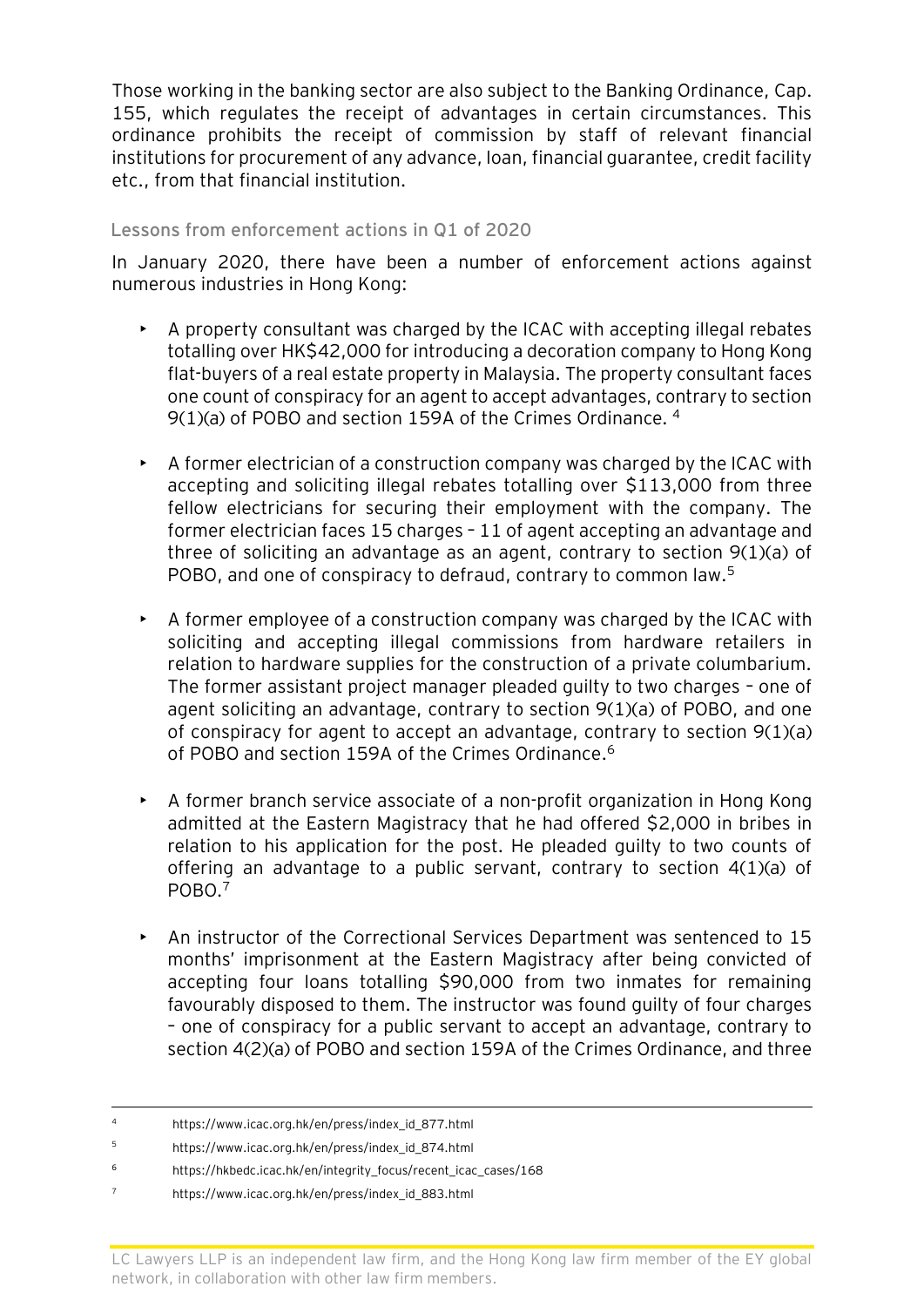of public servant accepting an advantage, contrary to section 4(2)(a) of POBO.<sup>8</sup>

In March 2020, a former joint-head of the IPO Vetting Team of the Hong Kong Exchanges and Clearing Limited and an initial public offering (**IPO**) consultant were charged by ICAC for bribery and misconduct in public office involving a total of \$9.15 million in connection with the IPO applications of various listed companies. The former joint-head of the IPO Vetting Team faces two charges – one of public servant accepting an advantage, contrary to section 4(2)(a) of POBO, and one of misconduct in public office, contrary to common law. $9$ 

In April 2020, a former financial controller of a listed company was sentenced to three years and seven months' imprisonment at the District Court of conspiracy to accept an illegal rebate of HK\$590,000 for engaging an accounting firm to provide services, and defrauding the listed company of over HK\$2 million by outsourcing other services to a consultant firm owned by him. The former financial controller was found guilty of two charges – one of conspiracy for an agent to accept advantages, contrary to section 9(1)(a) of POBO and section 159A of the Crimes Ordinance, and one of fraud, contrary to section 16A of the Theft Ordinance. <sup>10</sup>

## **Organizations need to be vigilant and adapt to the new operational paradigms**

The recent enforcement actions demonstrate issues and risks in the public as well as private sector, with those in the private sector being in various industries, including the heavily regulated financial services industry. They also involve senior personnel in organizations, including in different functional areas, such as finance, human resources, procurement and sales, soliciting and receiving secret commissions or other kinds of financial benefits prohibited by law. Most of the actions also involved more than one count of the alleged misconduct, illustrating lax internal controls.

We highly recommend that organisations remain vigilant. Amongst other things, they should consider:

- Adjusting their compliance policies and procedures, and internal controls, to accommodate their new operational paradigms.
- Working with their senior management to introduce and implement policies and procedures that de-incentivize non-compliant actions by employees, including for example, furloughing employees rather than laying them off due to short-term dips in productivity, and adjusting employees' sales targets to ensure that they remain realistic in the current challenging markets.
- $\triangleright$  Keeping close to employees, warning them of the heightened corruption risks, and continuing to remind them of the need to adhere to ethical standards and be compliant with law, regulations and internal policies, procedures and controls.

<sup>8</sup> https://www.icac.org.hk/en/press/index id 894.html

<sup>9</sup> https://www.icac.org.hk/en/press/index\_id\_903.html

<sup>10</sup> https://www.icac.org.hk/en/press/index\_id\_907.html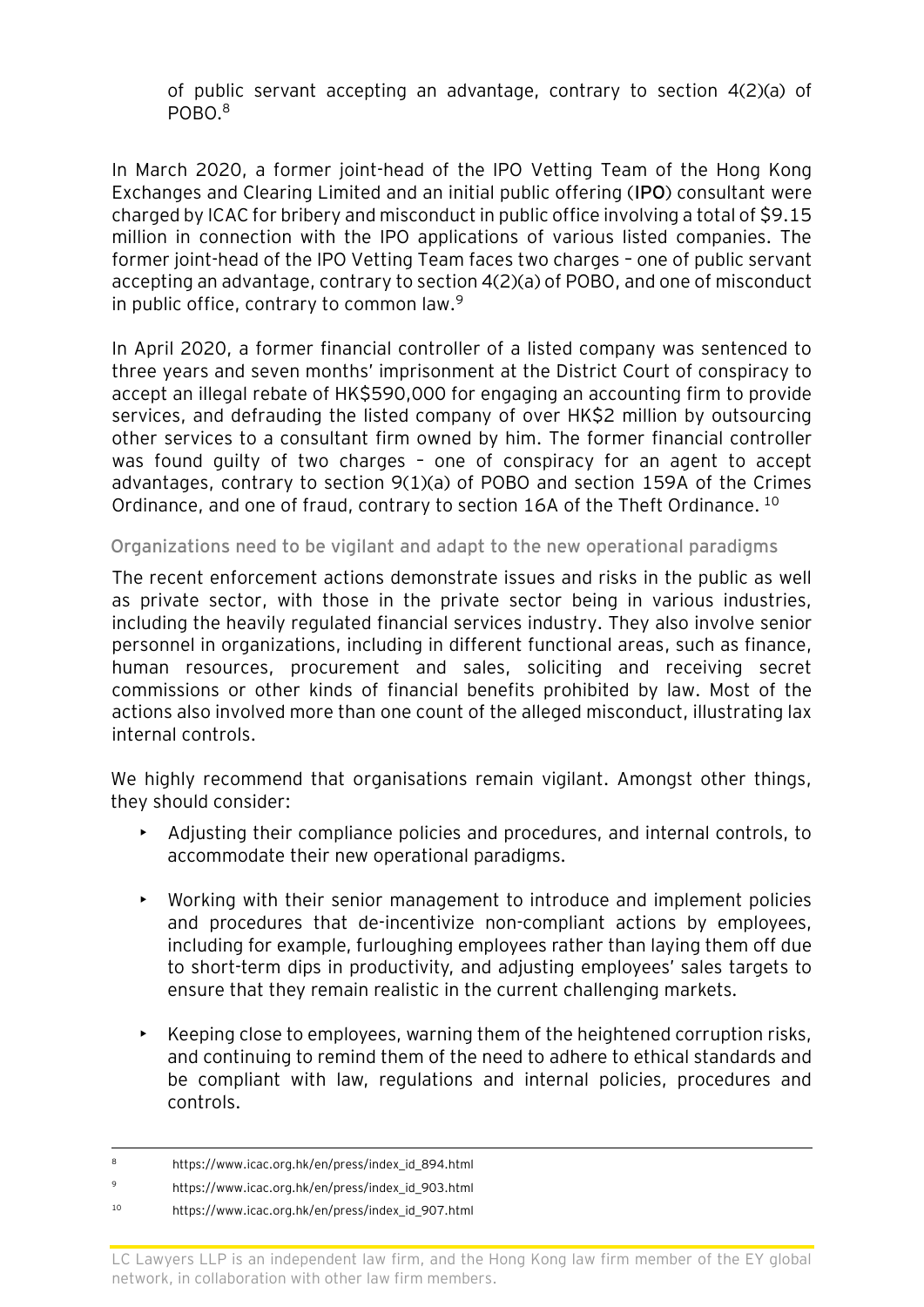Further details of Hong Kong's legal regime governing bribery and corruption as well as recent trends and enforcement actions can be found in the  $7<sup>th</sup>$  Edition of Hong Kong chapter of Global Legal Insights: *Bribery & Corruption, 2020,* which we contributed to. Please click **[here](https://www.globallegalinsights.com/practice-areas/bribery-and-corruption-laws-and-regulations/hong-kong)** to access the chapter.

LC Lawyers LLP is an independent law firm, and the Hong Kong law firm member of the EY global network, in collaboration with other law firm members.